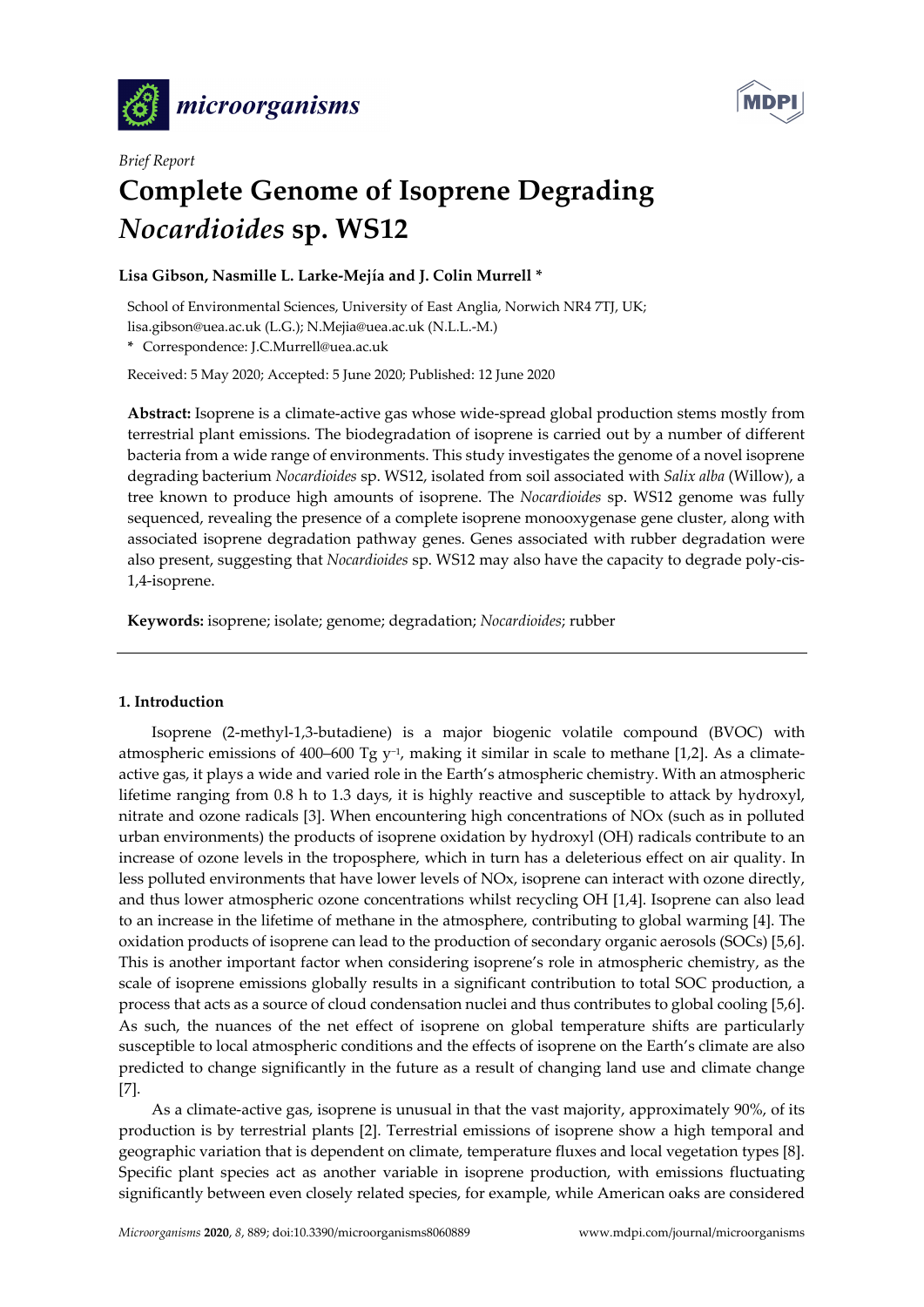While the production and atmospheric fate of isoprene has been well studied, biological consumption in the isoprene biogeochemical cycle remains relatively unexplored. Field chamber and continuous-flow studies have shown that soils are a biological sink for isoprene at environmentally relevant concentrations [14–16]. Several bacterial strains capable of growing on isoprene as a sole carbon and energy source have been isolated from soil, phyllosphere and aquatic environments (reviewed in [17]). All characterised isoprene-utilising microorganisms contain six genes *(isoABCDEF*) that encode the isoprene monooxygenase (IsoMO) enzyme, which catalyses the first step in the isoprene degradation pathway. Adjacent genes *isoGHIJ* encode enzymes involved in the subsequent steps of isoprene metabolism [18–20]. The IsoMO belongs to the soluble diiron monooxygenase (SDIMO) family [21] and the  $\alpha$ -subunit contains the diiron centre at the putative active site.

The genus *Nocardioides* belongs to the family *Nocardioidaceae* within the suborder *Propionibacterineae*. Members of the genus *Nocardioides* are Gram-positive and non-acid-fast, catalasepositive, aerobic and mesophilic nocardioform actinomycetes [22]. *Nocardioides* spp. have been found in the phyllosphere environment of a number of different plant species [13,23–25], although, until recently, none that have the ability to degrade isoprene have been isolated. However, Actinobacteria such as *Nocardioides* are one of the most diverse, well characterized and metabolically versatile groups of microorganisms. Actinobacteria are well represented amongst previously isolated isoprenedegrading bacteria, such as the most extensively characterised isoprene degrader, *Rhodococcus* AD45 [18–20], along with others, such as *Gordonia* and *Mycobacterium* [26,27].

Previously [13], a novel isoprene-degrading bacterium, *Nocardioides* sp.WS12, was isolated from the soil associated with a willow tree. In this study, its genome was sequenced, revealing a full isoprene metabolic gene cluster and the potential for rubber degradation.

#### **2. Materials and Methods**

#### *2.1. Isolation and Growth*

The isolation of *Nocardioides* sp. WS12 from soil samples collected 10–20 cm from the trunk of a willow tree (*Salix alba*) and 5–10 cm below the soil surface was carried out as previously described [13]. Subsequent cultures were maintained in Ammonia Nitrate Mineral Salts (ANMS) media (adapted from Brenner et al. [28] with the addition of 5 gL−1 ammonium and nitrate), supplemented with 125 ppmv of isoprene and incubated at 25 °C with shaking. Under these conditions, *Nocardioides*  sp. WS12 displayed a specific growth rate of 0.033 h<sup>-1</sup> with a generation time of 21 h, reaching a max OD540 of 1.0. *Nocardioides* sp. WS12 could grow under isoprene concentrations of up to 250 ppmv without any significant impact on growth.

#### *2.2. Genome Sequencing*

After growth on isoprene and confirmation of purity through plating cultures to complex media and visual microscopic analysis, *Nocardioides* sp. WS12 cells were grown at 25 °C using 10 mM glucose and plated to R2A (Oxoid) agar plates. After 3 days of growth, biomass was collected from plates and deposited into barcoded bead tubes supplied by MicrobesNG (University of Birmingham, Birmingham, UK). Combined long-read and short-read genome sequencing was conducted by MicrobesNG as follows: For Illumina sequencing, beads were washed with extraction buffer containing lysozyme and RNase A and incubated for 25 min at 37 °C. Proteinase K and RNaseA were added and incubated for 5 min at 65 °C. Genomic DNA was purified using an equal volume of Solid Phase Reversible Immobilisation (SPRI) beads and resuspended in EB buffer. DNA was quantified in triplicates with the Quant-It dsDNA High Sensitivity assay in an Eppendorf AF2200 plate reader. Genomic DNA libraries were prepared using a Nextera XT Library Prep Kit (Illumina, San Diego,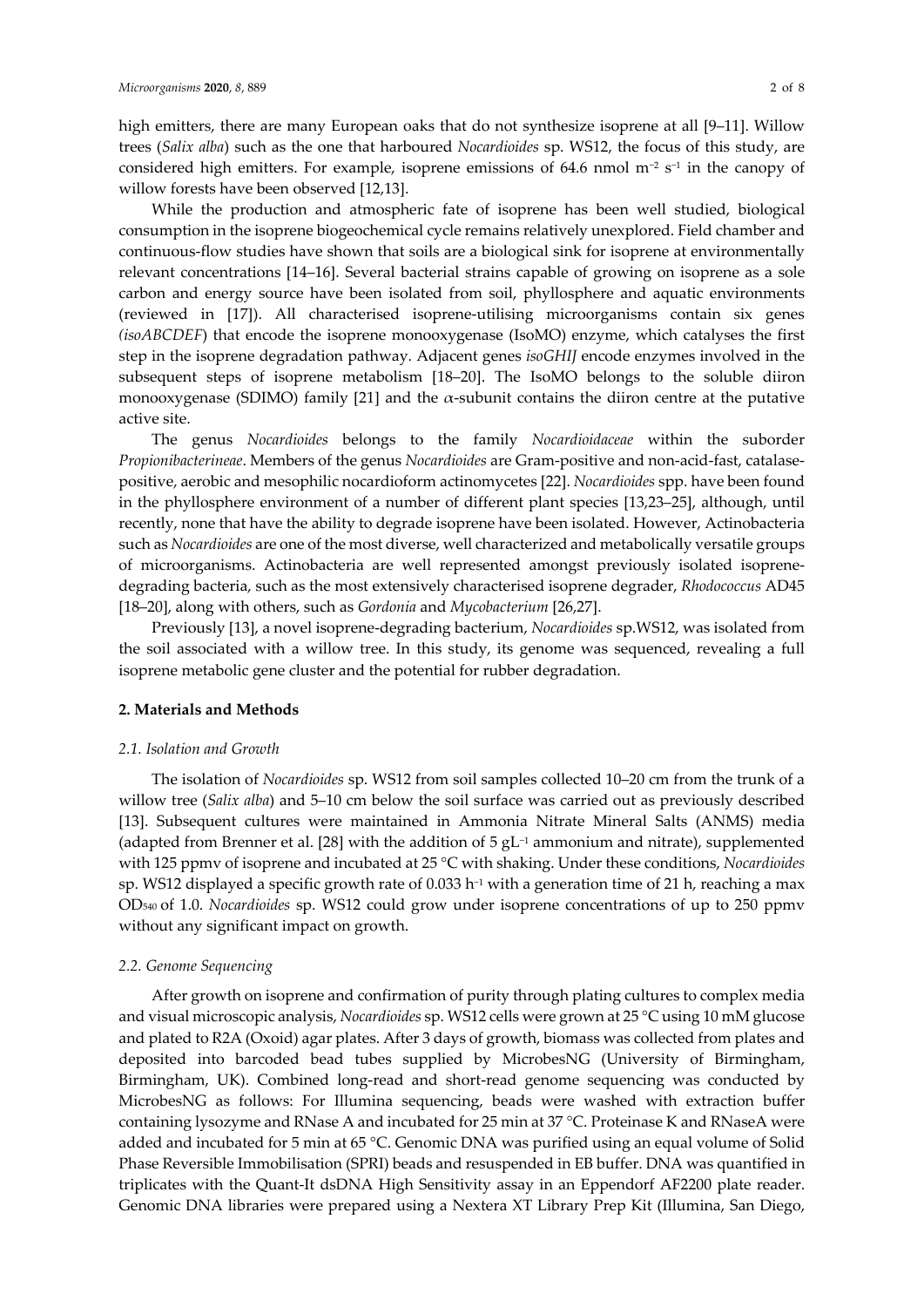CA, USA) following the manufacturer's protocol with the following modifications: two nanograms of DNA instead of one were used as input, and the PCR elongation time was increased to 1 min from 30 s. DNA quantification and library preparation were carried out on a Hamilton Microlab STAR automated liquid handling system. Pooled libraries were quantified using the Kapa Biosystems Library Quantification Kit for Illumina on a Roche light cycler 96 qPCR machine. Libraries were sequenced on the Illumina HiSeq using a 250bp paired end protocol.

Long-read sequencing was carried out as follows. Broth cultures were pelleted out and the pellet was resuspended in the cryoperservative of a Microbank™ (Pro-Lab Diagnostics UK, Wirral, UK) tube and stored in the tube. Approximately 2 × 10<sup>9</sup> cells were used for high molecular weight DNA extraction using a Nanobind CCB Big DNA Kit (Circulomics, Baltimore, MD, USA). DNA was quantified with the Qubit dsDNA High Sensitivity assay in a Qubit 3.0 (Invitrogen) Eppendorf UK Ltd., Loughborough, UK). Long-read genomic DNA libraries were prepared with Oxford Nanopore SQK-RBK004 Kit with Native Barcoding EXP-NBD104/114 (ONT, Oxford, UK) using 400–500 ng of high molecular weight DNA. Twelve barcoded samples were pooled together into a single sequencing library and loaded in a FLO-MIN106 (R.9.4 or R.9.4.1) flow cell in a GridION (ONT, Oxford, UK). Reads were adapter trimmed using Trimmomatic 0.30 [29] with a sliding window quality cutoff of Q15. Combined genome assembly was performed with Unicycler v0.4.0 [30].

#### *2.3. Genome Analysis and Comparison*

Genome quality was assessed with The MicroScope Microbial Genome Annotaion and Analysis Platform version 3.13.5 (https://mage.genoscope.cns.fr/microscope) [31]. This platform was used to determine the general characteristics of the Nocardioides sp. WS12 genome and to query the presence of genes of interest. Amino acid sequences that were likely candidates for enzymes involved in the isoprene degradation pathway were compared to a personally curated database of such proteins with the use of tBLASTn (https://blast.ncbi.nlm.nih.gov/Blast.cgi) [32]. The Microbial Genome Atlas (MiGA) (http://microbial-genomes.org) [33] was used to determine taxonomic affiliation, novelty and gene diversity with the use of the National Centre for Biotechnology Information (NCBI) prokaryotic genome database. Genomic data generated in this study were deposited to the National Centre for Biotechnology Information (NCBI) Prokaryotic Genome Database under Bioproject PRJNA272922 (Biosample SAMN15030414).

#### **3. Results and Discussion**

#### *3.1. Genome Sequencing and Identification*

A complete, closed genome was retrieved for *Nocardioides* sp. WS12, consisting of a single contig of 5.2 Mb. This places *Nocardioides* sp. WS12 at the larger range of genome sizes for its genus, with the average at about 4Mbp and some, such as *Nocardioides nitrophenolicus,* isolated from industrial wastewater, being significantly smaller at under 2Mbp [34]. GC-content was average for the genus at 69% (Table 1). No plasmids were detected in *Nocardioides* sp. WS12.

*Nocardioides* sp. WS12 contains two 16S rRNA genes that were both identified as *Nocardioides* at an identity of 100%, though at the species level they diverged, with the first sharing 97.58% nucleic acid identity with *Nocardioides* sp. strain DK7869 (unpublished) and the second sharing 96.96% nucleic acid identity with the *Nocardioides aromaticivorans* strain H-1 [35]. Taxonomic analysis of the entire genome of *Nocardioides* sp. WS12 revealed that it had an Average Amino Identity (AAI) of 83.34% with *Pimelobacter simplex* [36] and 82.26% with *Nocardioides humi* [37]. This is far below the 95% threshold for shared species identity, and, as such, it is likely *Nocardioides* sp. WS12 belongs to a species not currently represented by the 115 currently available *Nocardioides* genomes in the NCBI prokaryotic database.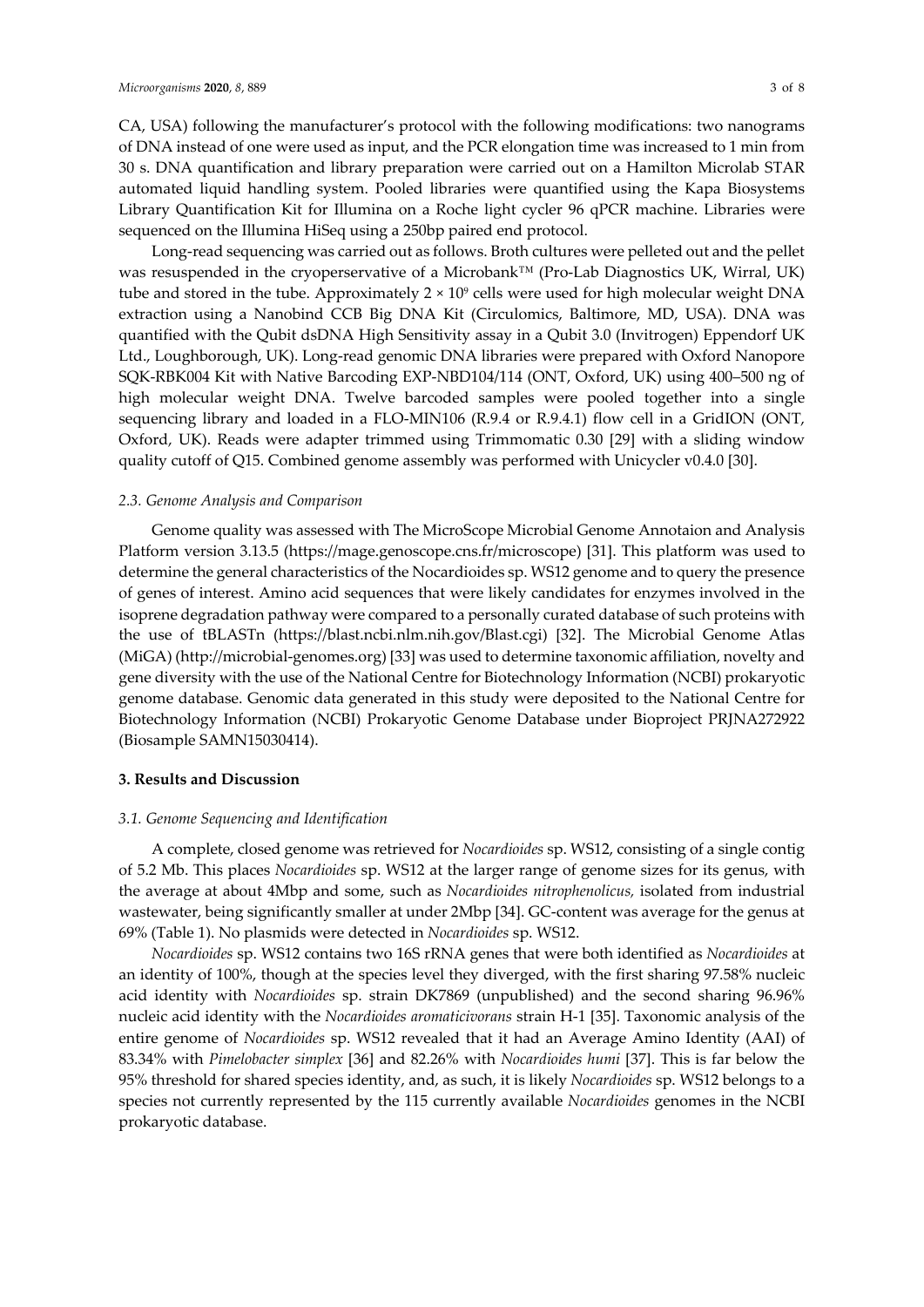| Length (bp)               | 5,171,066 |  |  |
|---------------------------|-----------|--|--|
| Undetermined bases        | 0         |  |  |
| GC(%)                     | 68.66     |  |  |
| Contigs                   | 1         |  |  |
| N50                       | 5,171,066 |  |  |
| <b>Predicted Proteins</b> | 4,975     |  |  |
| Ave. Length (aa)          | 323       |  |  |
| Coding Density (%)        | 93.3      |  |  |
| Completeness              | 99.23%    |  |  |
| Contamination             | $0.52\%$  |  |  |
| Pseudogenes               | 2         |  |  |
| tRNA types                | 21        |  |  |
| <b>Total tRNAs</b>        | 52        |  |  |

**Table 1.** Characteristics of the genome of *Nocardioides* sp. WS12.

#### *3.2. Isoprene Degradation Gene Cluster*

The presence and arrangement of genes associated with isoprene degradation in *Nocardioides* sp. WS12 follow a very similar structural organisation to that of the previously isolated Actinobacterium, *Gordonia* sp. i37 [27]. That is, a complete isoprene monooxygenase gene cluster (*isoABCDEF)* is adjacent to an aldehyde dehydrogenase gene (*aldH2),* a glutathione synthase gene (*gshB),* and a CoAdisulfide reductase gene (*CoA-DSR).* Upstream of the isoprene monooxygenase, *Nocardioides* sp. WS12 contains *isoGHIJ*, which encode a putative coenzyme A transferase, a dehydrogenase and two glutathione transferases involved in the downstream steps of the isoprene degradation pathway*.* The genome of *Nocardioides* sp. WS12, like that of *Gordonia* sp. i37, contains a second copy of a glutathione synthase gene (*gshA)* and the putative transcriptional regulator *marR,* along with a duplicate copy of *isoG (isoG2).* However, the *Nocardioides* sp. WS12 genome differs in that it does not contain a duplicate of *isoH* that is found in *Gordonia* sp. i37 (Figure 1).



**Figure 1.** Isoprene degradation gene cluster of *Nocardioides* sp. WS12 compared to the corresponding gene clusters of another Actinobacterial isoprene degrader, *Gordonia* sp. i37 and the Gram-negative isoprene degrader *Variovorax* sp. WS11.

As with other Gram-positive Actinobacteria previously shown to degrade isoprene, the isoprene degradation gene cluster of *Nocardioides* sp. WS12 shows some distinct differences to those of Gramnegative isoprene degraders, such as *Variovorax* sp. WS11 (Figure 1), which does not contain duplicates of any of the downstream isoprene degradation genes and contains the gene *garB* encoding a glutathione reductase, which is not present in *Nocardioides* sp. WS12. When polypeptides encoding for *iso* genes were compared to those of other bona-fide isoprene degraders, each showed > 50% amino acid identity with isoprene metabolism enzymes from other Actinobacteria, such as *Gordonia, Rhodococcus* and *Mycobacterium* (Table 2).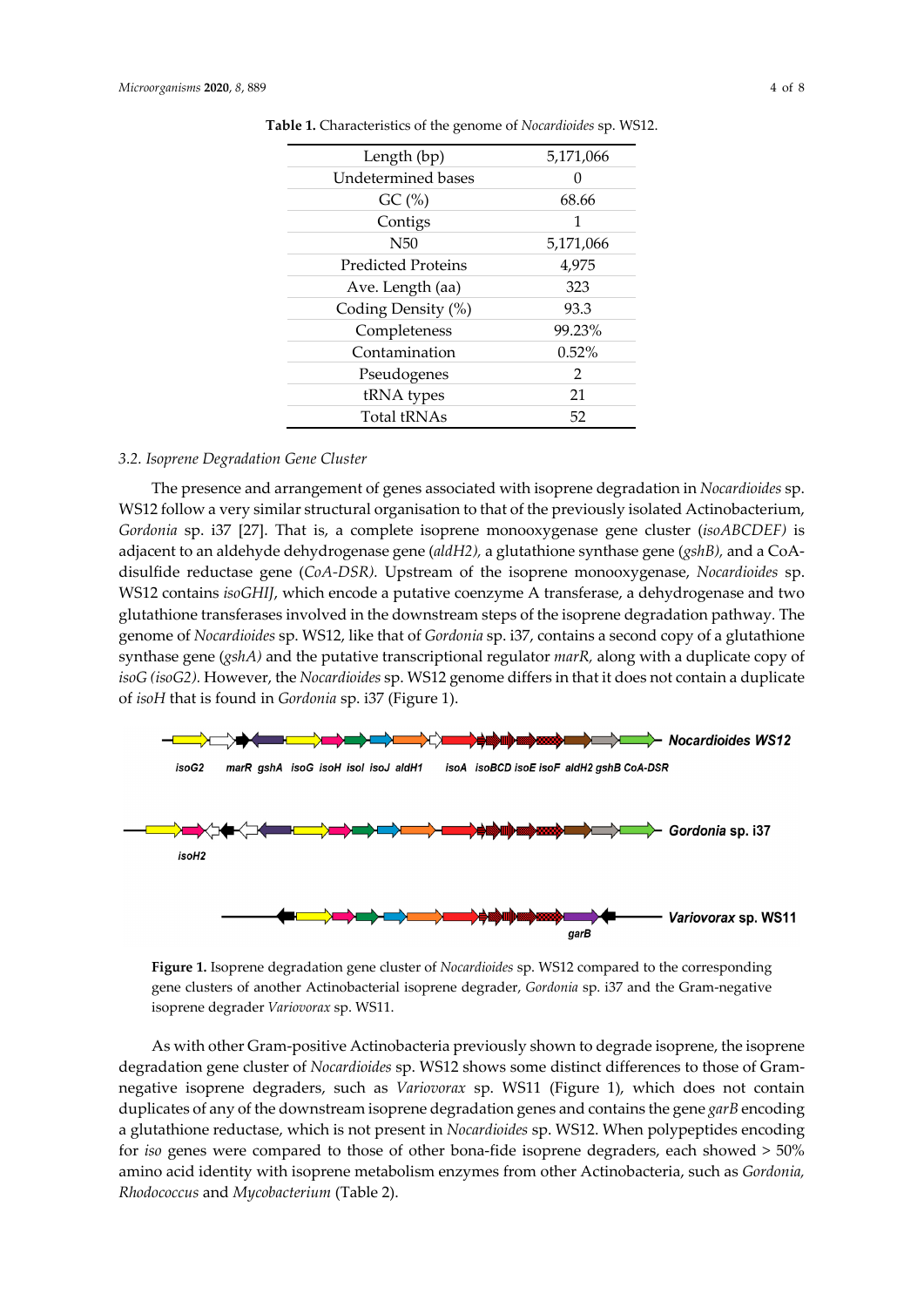| Polypeptide             | Closest bona-fide Isoprene Degrader         | References | Coverage % | (aa) ID% |
|-------------------------|---------------------------------------------|------------|------------|----------|
| <b>IsoA</b>             | Gordonia polyisoprenivorans strain i37 IsoA | [26, 27]   | 99         | 85.19    |
| <b>IsoB</b>             | Rhodococcus opacus strain PD630 IsoB        | [18, 38]   | 100        | 57.95    |
| IsoC                    | Mycobacterium sp. strain AT1 IsoC           | $[27]$     | 100        | 65.77    |
| <b>IsoD</b>             | Rhodococcus sp. AD45 IsoD                   | [19]       | 100        | 67.3     |
| <b>IsoE</b>             | Rhodococcus opacus strain PD630 IsoE        | [18, 38]   | 100        | 62.96    |
| <b>IsoF</b>             | Gordonia polyisoprenivorans strain i37 IsoF | [26, 27]   | 99         | 52.52    |
| <b>IsoG</b>             | Rhodococcus opacus strain PD630 IsoG        | [18, 38]   | 100        | 76.56    |
| <b>IsoH</b>             | Rhodococcus sp. AD45 IsoH                   | [19]       | 100        | 73.45    |
| IsoI                    | Rhodococcus sp. strain WS4 IsoI             | $[13]$     | 100        | 67.23    |
| <b>Iso</b> <sub>I</sub> | Rhodococcus sp. strain WS4 IsoJ             | $[13]$     | 100        | 69       |
| AldH1                   | Gordonia sp. strain OPL2 AldH1              | (in prep)  | 98         | 65.3     |
| IsoG2                   | Rhodococcus sp. strain WS4 IsoG             | [13]       | 96         | 59.64    |

**Table 2.** Blastp comparison of polypeptides encoded by isoprene degradation genes in *Nocardioides* sp. WS12 to those from isoprene degrading Actinobacteria.

## *3.3. Rubber Degradation*

Actinobacteria are well represented amongst those bacteria known to degrade rubber (poly-cis-1,4-isoprene). Examples include *Streptomyces, Actinoplanes, Gordonia, Mycobacterium* and *Micromonospora* [39]. There are three main types of rubber oxygenases. The first is RoxA, which has mainly been found in Gram-negative rubber-degrading bacteria and was first identified in *Xanthomonas* sp. 35Y [40]. The second, Lcp, is a latex-clearing protein, so called for the ability of some bacteria expressing the protein to form clearing zones when plated onto solid media containing natural latex. The third rubber oxygenase type, RoxB, is also found in Gram-negative bacteria, such as *Xanthamonoas* sp. strain 35Y, *Haliangium ochraceum, Myxococcus fulvus,* and *Corallococcus coralloides*, and is loosely related to RoxA [41].

A gene coding a protein from the second group of rubber oxygenases, *lcp*, was found in *Nocardioides* sp. WS12. Adjacent to this *lcp* gene was a gene encoding a putative transcriptional regulator of the Tet-R family, which is also frequently found to be associated with *lcp* in rubberdegrading bacteria [42]. The Lcp of *Nocardioides* sp.WS12 shared a 55% amino acid identity with the Lcp from both *Streptomyces* K30 and *Gordonia polyisoprenivorans*, both of which have been shown to degrade rubber, though via two different mechanisms [43,44]. The main industrial source of isoprene in the environment is due to the production of synthetic rubber [45], and previous studies have identified the presence of *isoA*-containing bacteria in soil from rubber tyre dump environments [46]. It is perhaps unsurprising that a bacterium such as *Nocardioides* sp. WS12 that is adapted to degrade the monomer of rubber, isoprene, would also be adapted to the degradation of rubber itself.

#### **4. Conclusions**

The complete genome sequence of *Nocardioides* sp. WS12 provides valuable insights into the metabolic capabilities of a novel isoprene degrading Actinobacterium. Details of the isoprene degradation gene cluster further contribute to our understanding of the differences between Grampositive and Gram-negative isoprene-degrading bacteria and provide new isoprene degradation gene sequence data to inform robust searches for isoprene degraders in the environment in the future. The presence of genes associated with rubber degradation in *Nocardioides* sp. WS12 suggests a potentially interesting link between isoprene and polyisoprene biodegradation, with scope for future investigation and possible biotechnological applications.

**Author Contributions:** Study Design, L.G. and J.C.M.; Isolation, N.L.L.-M.; Analysis, L.G.; Manuscript preparation (writing), L.G.; Manuscript preparation (review and editing), L.G., N.L.L.-M. and J.C.M. All authors have read and agreed to the published version of the manuscript.

**Funding:** The work on this project was funded through an ERC Advanced Grant to J.C.M. (694578—IsoMet), a Natural Environment Research Council (NERC) grant to J.C.M., a Colombian Government Scholarship (No. 646, Colciencias/Newton Fund (2014)) to N.L.L.M. and the Earth and Life Systems Alliance at the University of East Anglia.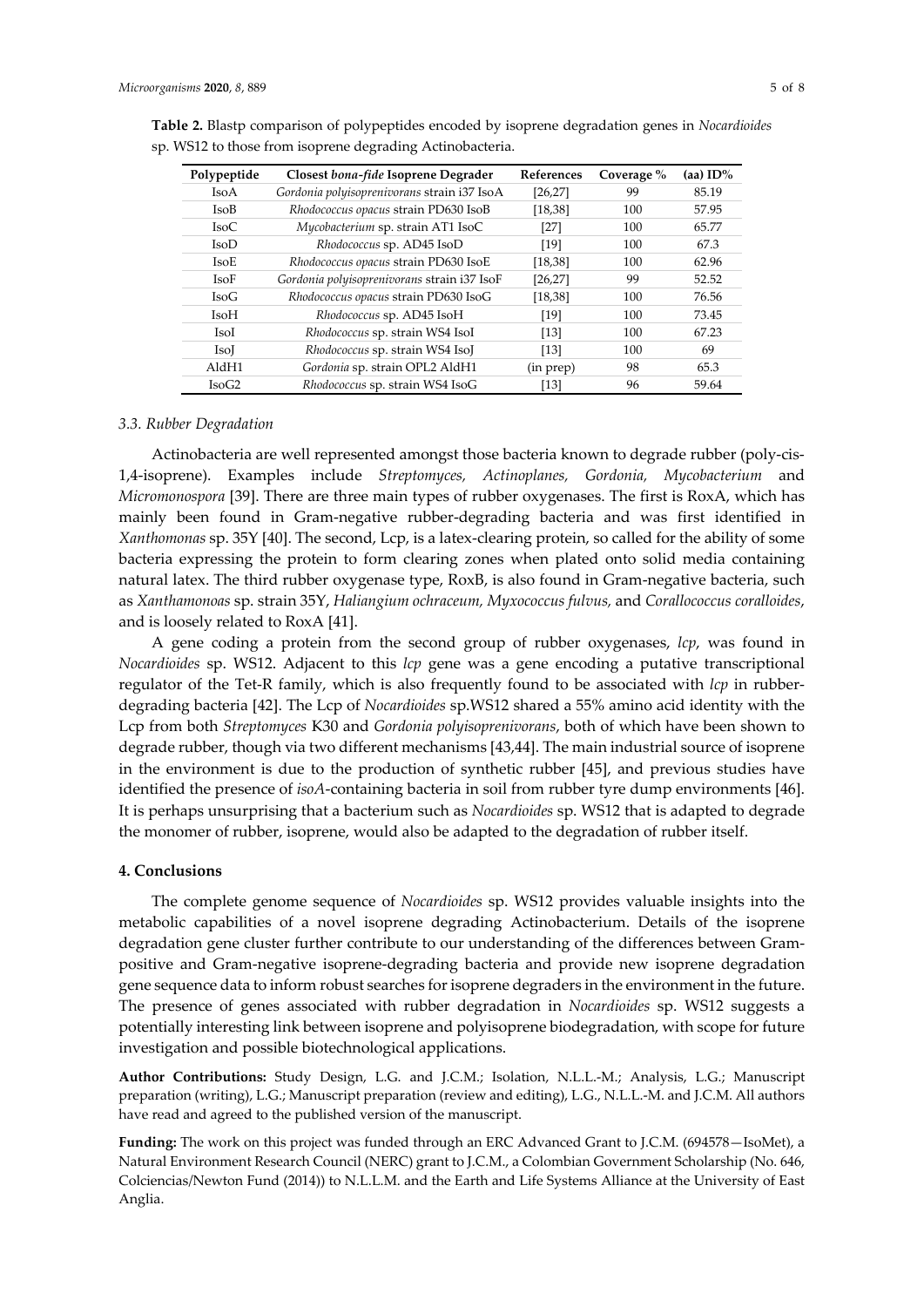#### **Conflicts of Interest:** The authors declare no conflict of interest.

#### **References**

- 1. Atkinson, R.; Arey, J. Gas-phase tropospheric chemistry of biogenic volatile organic compounds: A review. *Atmos. Environ*. **2003**, *37*, 197–219.
- 2. Guenther, A.B.; Jiang, X.; Heald, C.L.; Sakulyanontvittaya, T.; Duhl, T.; Emmons, L.K.; Wang, X. The model of emissions of gases and aerosols from nature version 2.1 (MEGAN2.1): An extended and updated framework for modeling biogenic emissions. *Geosci. Model. Dev*. **2012**, *5*, 1471–1492.
- 3. Steinfeld, J.I. Atmospheric chemistry and physics: From air pollution to climate change. *Environ. Sci. Policy Sustain Dev*. **1998**, *40*, 26.
- 4. Pacifico, F.; Harrison, S.P.; Jones, C.D.; Sitch, S. Isoprene emissions and climate. *Atmos. Environ*. **2009**, *43*, 6121–6135.
- 5. Henze, D.K.; Seinfeld, J.H. Global secondary organic aerosol from isoprene oxidation. *Geophys. Res. Lett*. **2006**, *33*, L09812.
- 6. Kroll, J.H.; Ng, N.L.; Murphy, S.M.; Flagan, R.C.; Seinfeld, J.H. Secondary organic aerosol formation from isoprene photooxidation. *Environ. Sci. Technol*. **2006**, *40*, 1869–1877.
- 7. Hantson, S.; Knorr, W.; Schurgers, G.; Pugh, T.A.M.; Arneth, A. Global isoprene and monoterpene emissions under changing climate, vegetation, CO2 and land use. *Atmos. Environ*. **2017**, *155*, 35–45.
- 8. Sharkey, T.D.; Wiberley, A.E.; Donohue, A.R. Isoprene emission from plants: Why and how. *Ann. Bot*. **2007**, *101*, 5–18.
- 9. Loreto, F.; Ciccioli, P.; Brancaleoni, E.; Valentini, R.; De Lillis, M.; Csiky, O.; Seufert, G. A hypothesis on the evolution of isoprenoid emission by oaks based on the correlation between emission type and *Quercus* taxonomy. *Oecologia* **1998**, *115*, 302–305.
- 10. Monson, R.K.; Jones, R.T.; Rosenstiel, T.N.; Schnitzler, J.P. Why only some plants emit isoprene. *Plant Cell Environ*. **2013**, *36*, 503–516.
- 11. Sharkey, T.D. Is it useful to ask why plants emit isoprene? *Plant Cell Environ*. **2013**, *36*, 517–520.
- 12. Niinemets, Ü.; Copolovici, L.; Hüve, K. High within-canopy variation in isoprene emission potentials in temperate trees: Implications for predicting canopy-scale isoprene fluxes. *J. Geophys. Res. Biogeosci*. **2010**, *115*, G04029.
- 13. Larke-Mejia, N.L.; Crombie, A.; Pratscher, J.; McGenity, T.J.; Murrell, C. Novel isoprene-degrading proteobacteria from soil and leaves identified by cultivation and metagenomics analysis of stable isotope probing experiments. *Front. Microbiol*. **2019**, *10*, 2700.
- 14. Cleveland, C.C.; Yavitt, J.B. Consumption of atmospheric isoprene in soil. *Geophys. Res. Lett*. **1997**, *24*, 2379– 2382.
- 15. Cleveland, C.C.; Yavitt, J.B. Microbial consumption of atmospheric isoprene in a temperate forest soil. *Appl. Environ. Microbiol*. **1998**, *64*, 172–177.
- 16. Gray, C.M.; Helmig, D.; Fierer, N. Bacteria and fungi associated with isoprene consumption in soil. *Elem. Sci. Anthr*. **2015**, *3*, 53.
- 17. McGenity, T.J.; Crombie, A.T.; Murrell, J.C. Microbial cycling of isoprene, the most abundantly produced biological volatile organic compound on Earth. *ISME J*. **2018**, *12*, 931–941.
- 18. Crombie, A.T.; Khawand, M.E.; Rhodius, V.A.; Fengler, K.A.; Miller, M.C.; Whited, G.M.; McGenity, T.J.;Murrell, J.C. Regulation of plasmid-encoded isoprene metabolism in *Rhodococcus*, a representative of an important link in the global isoprene cycle. *Environ. Microbiol*. **2015**, *17*, 3314–3329.
- 19. van Hylckama Vlieg, J.E.; Kingma, J.; van den Wijngaard, A.J.; Janssen, D.B. A glutathione s-transferase with activity towards cis-1, 2-dichloroepoxyethane is involved in isoprene utilization by *Rhodococcus* sp. strain AD45. *Appl. Environ. Microbiol*. **1998**, *64*, 2800–2805.
- 20. van Hylckama Vlieg, J.E.; Kingma, J.; Kruizinga, W.; Janssen, D.B. Purification of a glutathione S-transferase and a glutathione conjugate-specific dehydrogenase involved in isoprene metabolism in *Rhodococcus* sp. strain AD45. *J. Bacteriol*. **1999**, *181*, 2094–2101.
- 21. Leahy, J.G.; Batchelor, P.J.; Morcomb, S.M. Evolution of the soluble diiron monooxygenases. *FEMS Microbiol. Rev*. **2003**, *27*, 449–479.
- 22. Barka, E.A.; Vatsa, P.; Sanchez, L.; Gaveau-Vaillant, N.; Jacquard, C.; Klenk, H.-P.; Clément, C.; Ouhdouch, Y.; Van Wezel, G.P. Taxonomy, physiology, and natural products of Actinobacteria. *Microbiol. Mol. Biol. Rev*. **2016**, *80*, 1–43.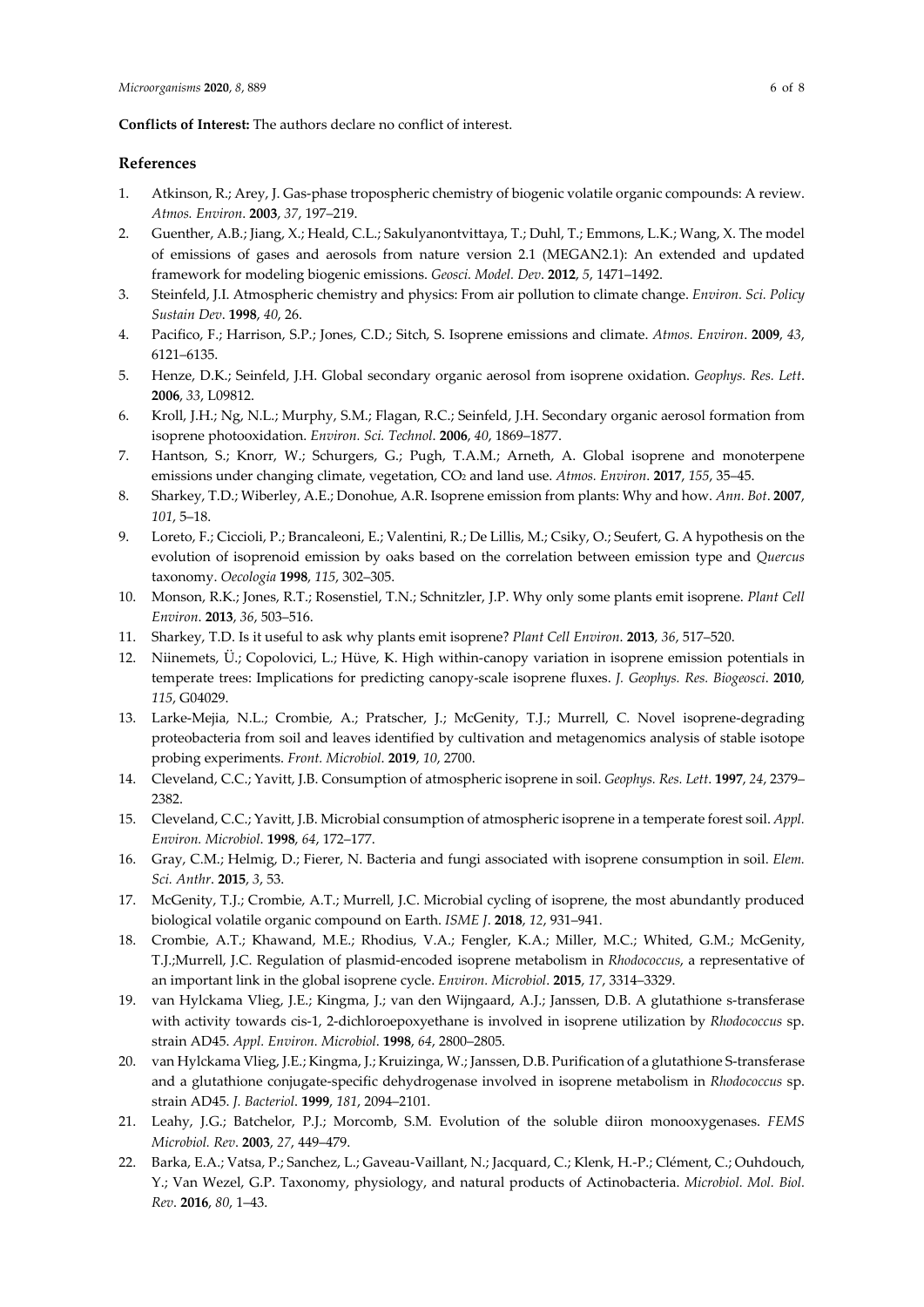- 23. Yadav, A.N.; Lata Rana, K. Plant microbiomes and its beneficial multifunctional plant growth promoting attributes. *Int. J. Environ. Sci. Nat. Resour.* **2017.**
- 24. Franco, C.; Michelsen, P.; Percy, N.; Conn, V.; Listiana, E.; Moll, S.; Loria, R.; Coombs, J. Actinobacterial endophytes for improved crop performance. *Int. J. Environ. Sci. Nat. Resour.* **2007**, *36*, 524–531.
- 25. Bao, L.; Gu, L.; Sun, B.; Cai, W.; Zhang, S.; Zhuang, G.; Bai, Z.; Zhuang, X. Seasonal variation of epiphytic bacteria in the phyllosphere of *Gingko biloba, Pinus bungeana* and *Sabina chinensis*. *FEMS Microbiol. Ecol*. **2020**, *96,* fiaa017.
- 26. Alvarez, L.A.; Exton, D.A.; Timmis, K.N.; Suggett, D.J.; McGenity, T.J. Characterization of marine isoprenedegrading communities. *Environ. Microbiol*. **2009**, *11*, 3280–3291.
- 27. Johnston, A.; Crombie, A.T.; El Khawand, M.; Sims, L.; Whited, G.M.; McGenity, T.J.; Murrell, J.C. Identification and characterisation of isoprene-degrading bacteria in an estuarine environment. *Environ. Microbiol*. **2017**, *19*, 3526–3537.
- 28. Brenner, D.J. Family *Enterobacteriaceae*. In *Bergey's Manual of Systemic Bacteriology*, 1st ed.; Wiliams and Wilkins: Baltimore, MD, USA, 1984; pp. 408–420.
- 29. Bolger Anthony, M.; Marc, L.; Bjoern, U. Trimmomatic: A flexible trimmer for Illumina sequence data. *Bioinformatics* **2014**, *30*, 2114.
- 30. Wick, R.R.; Judd, L.M.; Gorrie, C.L.; Holt, K.E. Unicycler: Resolving bacterial genome assemblies from short and long sequencing reads. *PLoS Comput. Biol.* **2017**, *13*, e1005595*.*
- 31. Vallenet, D.; Calteau, A.; Dubois, M.; Amours, P.; Bazin, A.; Beuvin, M.; Burlot, L.; Bussell, X.; Fouteau, S.; Gautreau, G.; et al. MicroScope: An integrated platform for the annotation and exploration of microbial gene functions through genomic, pangenomic and metabolic comparative analysis. *Nucleic Acids Res*. **2020**, *48*, D579–D589.
- 32. Altschul, S.F.; Gish, W.; Miller, W.; Myers, E.W.; Lipman, D.J. Basic local alignment search tool. *J. Mol. Biol*. **1990**, *215*, 403–410.
- 33. Rodriguez-R, L.M.; Gunturu, S.; Harvey, W.T.; Rosselló-Mora, R.; Tiedje, J.M.; Cole, J.R.; Konstantinidis, K.T. The Microbial Genomes Atlas (MIGA) webserver: Taxonomic and gene diversity analysis of archaea and bacteria at the whole genome level. *Nucleic Acids Res*. **2018**, *46*, W282–W288.
- 34. Yoon, J.H.; Cho, Y.G.; Lee Taik, S.; Suzuki, K.I.; Nakase, T.; Park, Y.H. *Nocardioides nitrophenolicus* sp. nov., a p-nitrophenol-degrading bacterium. *Int. J. Syst. Bacteriol*. **1999**, *49*, 675–680.
- 35. Kubota, M.; Kawahara, K.; Sekiya, K.; Uchida, T.; Hattori, Y.; Futamata, H.; Hiraishi, A. *Nocardioides aromaticivorans* sp. nov., a dibenzofuran-degrading bacterium isolated from dioxin-polluted environments. *Syst. Appl. Microbiol*. **2005**, *28*, 165–174.
- 36. Suzuki, K.I.; Komagata, K. *Pimelobacter* gen. nov., a new genus of coryneform bacteria with LLdiaminopimelic acid in the cell wall. *J. Gen. Appl. Microbiol*. **1983**, *29*, 59–71.
- 37. Kim, M.K.; Srinivasan, S.; Park, M.J.; Sathiyaraj, G.; Kim, Y.J.; Yang, D.C. *Nocardioides humi* sp. nov., a βglucosidase-producing bacterium isolated from soil of a ginseng field. *Int. J. Syst. Evol. Microbiol*. **2009**, *59*, 2724–2728.
- 38. Alvarez, H.M.; Mayer, F.; Fabritius, D.; Steinbüchel, A. Formation of intracytoplasmic lipid inclusions by *Rhodococcus opacus* strain PD630. *Arch. Microbiol.* **1996**, *165*, 377–386.
- 39. Ali Shah, A.; Hasan, F.; Shah, Z.; Kanwal, N.; Zeb, S. Biodegradation of natural and synthetic rubbers: A review. *Int. Biodeterior. Biodegrad*. **2013**, *83*, 145–157.
- 40. Jendrossek, D.; Reinhardt, S. Sequence analysis of a gene product synthesized by *Xanthomonas* sp. during growth on natural rubber latex. *FEMS Microbiol. Lett*. **2003**, *224*, 61–65.
- 41. Jendrossek, D.; Birke, J. Rubber oxygenases. *Appl. Microbiol. Biotechnol*. **2019.** *103*, 125–142.
- 42. Oetermann, S.; Jongsma, R.; Coenen, A.; Keller, J.; Steinbüchel, A. LcpR vh2-regulating the expression of latex-clearing proteins in *Gordonia polyisoprenivorans* vh2. *Microbiology* **2019**, *165*, 343–354.
- 43. Rose, K.; Tenberge, K.B.; Steinbüchel, A. Identification and characterization of genes from *Streptomyces* sp. strain k30 responsible for clear zone formation on natural rubber latex and poly(cis-1,4-isoprene) rubber degradation. *Biomacromolecules* **2005**, *6*, 180–188.
- 44. Linos, A.; Steinbüchel, A.; Spröer, C.; Kroppenstedt, R.M. *Gordonia polyisoprenivorans* sp. nov., a rubberdegrading actinomycete isolated from an automobile tyre. *Int. J. Syst. Bacteriol*. **1999**, *49*, 1785–1791.